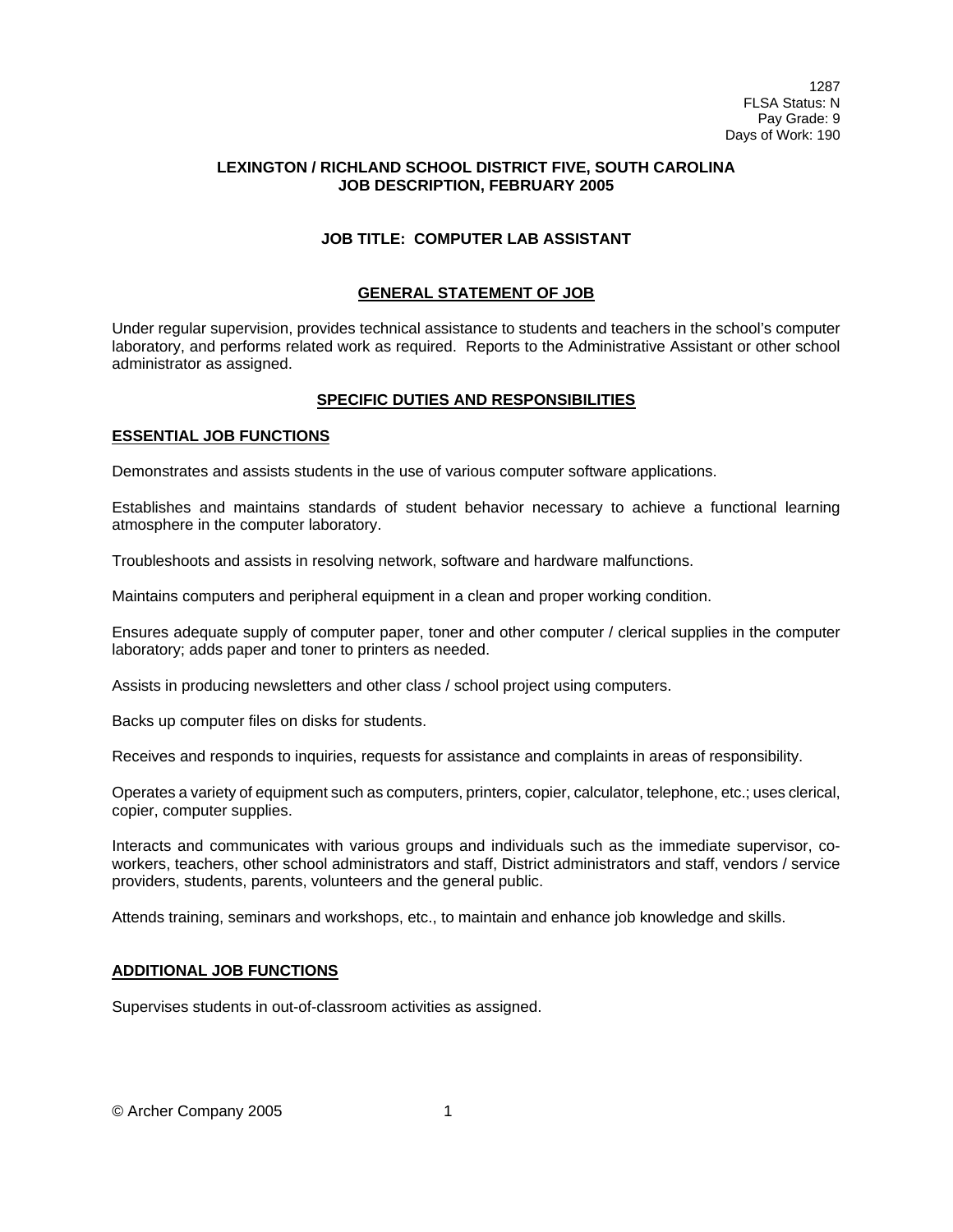Performs routine office tasks as required, including but not limited to preparing routine records and reports, copying and filing documents, answering the telephone, sending and receiving faxes, entering and retrieving computer data, etc.

Performs related duties as required.

# **MINIMUM TRAINING AND EXPERIENCE**

Requires a high school diploma or GED equivalent supplemented by two to three months of experience in computer instruction, computer technology or maintenance, or an equivalent combination of education, training and experience that provides the required knowledge, skills and abilities. Must possess a valid state driver's license.

#### **MINIMUM QUALIFICATIONS OR STANDARDS REQUIRED TO PERFORM ESSENTIAL JOB FUNCTIONS**

**Physical Requirements:** Requires sedentary work that involves walking or standing some of the time and involves exerting up to 10 pounds of force on a recurring basis or routine keyboard operations.

**Data Conception:** Requires the ability to compare and/or judge the readily observable, functional, structural, or compositional characteristics (whether similar to or divergent from obvious standards) of data, people, or things.

**Interpersonal Communication:** Requires the ability of speaking and/or signaling people to convey or exchange information. Includes the receiving of information and instructions from supervisor and giving information and instructions to students.

**Language Ability**: Requires ability to read a variety of policy and procedure manuals, technical manuals and instructions, reference materials, etc. Requires the ability to prepare reports, records, etc., with proper format, punctuation, spelling and grammar, using all parts of speech. Requires the ability to speak with and before others with poise, voice control and confidence.

**Intelligence:** Requires the ability to apply principles of rational systems to solve practical problems and deal with a variety of concrete variables in situations where only limited standardization exists; to interpret a variety of instructions furnished in oral, written, diagrammatic or schedule form. Requires the ability to learn and understand principles and techniques; to make routine independent judgments in absence of supervision; to acquire knowledge of topics related to primary occupation. Must have the ability to comprehend and interpret received information.

**Verbal Aptitude:** Requires the ability to record and deliver information, to explain procedures, to follow verbal and written instructions; to teach students. Must be able to communicate effectively and efficiently with students, teachers and other staff using technical and/or professional languages including computer technology, instructional technology.

**Numeric Aptitude:** Requires the ability to add and subtract totals, to multiply and divide, to use mathematical formulas, to determine percentages and decimals and to determine time. Must be able to use practical applications of fractions, percentages, ratio and proportion.

**Form/Spatial Aptitude:** Requires the ability to inspect items for proper length, width, and shape.

**Motor Coordination:** Requires the ability to coordinate hands and eyes in using office equipment.

**Manual Dexterity:** Requires the ability to handle a variety of items, office equipment, control knobs, switches,

© Archer Company 2005 2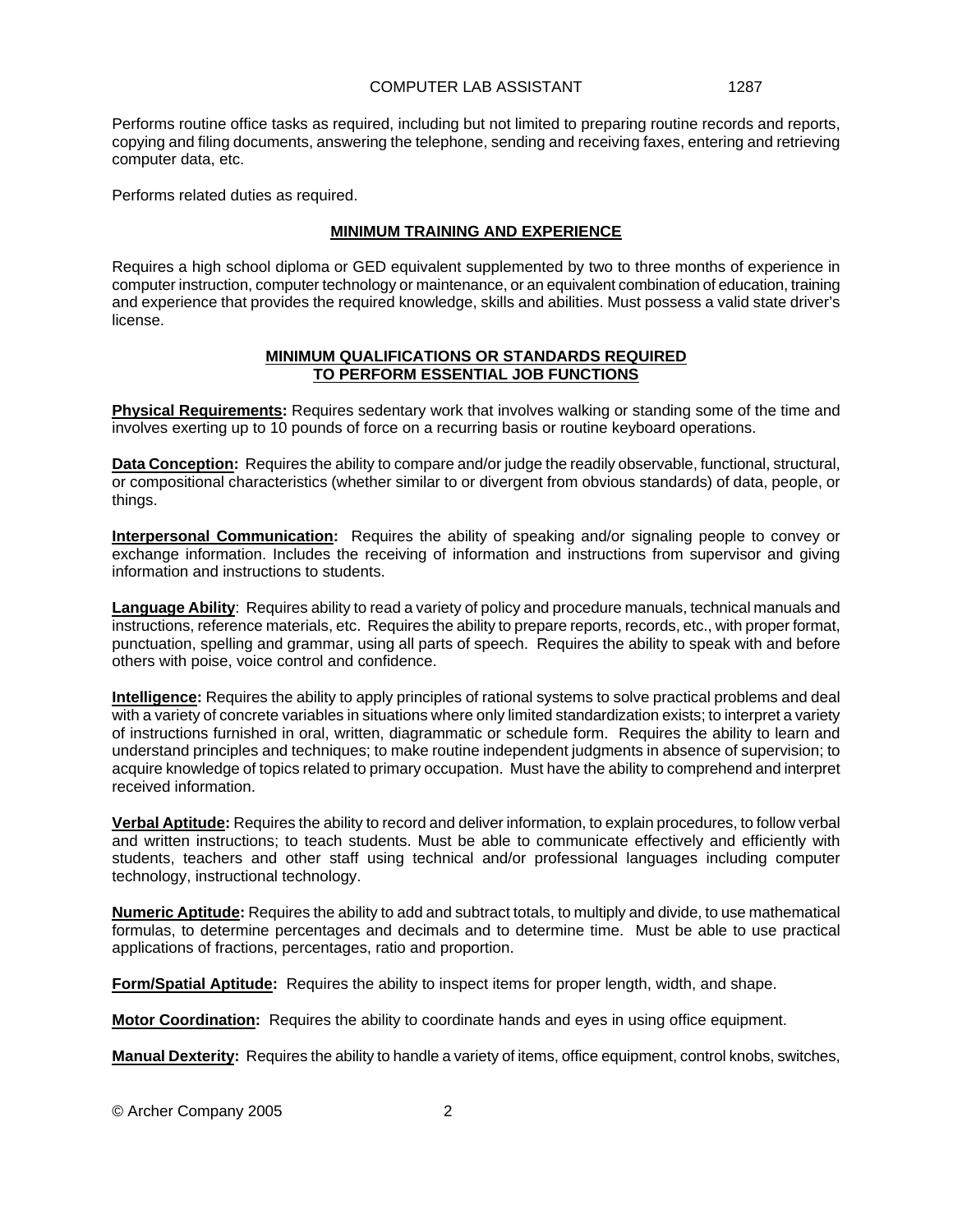etc. Must have minimal levels of eye/hand/foot coordination. **Color Discrimination**: Requires the ability to differentiate colors and shades of color.

**Interpersonal Temperament**: Requires the ability to deal with people beyond giving and receiving instructions. Must be adaptable to performing under stress when confronted with emergency situations or tight deadlines. The worker may be subject to tension as a regular, consistent part of the job.

**Physical Communications**: Requires the ability to talk and hear: (talking: expressing or exchanging ideas by means of spoken words; hearing: perceiving nature of sounds by ear).

#### **PERFORMANCE INDICATORS**

**Knowledge of Job:** Has knowledge of the methods, procedures and policies of the assigned school and Lexington Richland School District Five as they pertain to the performance of duties of the Computer Lab Monitor. Is knowledgeable in the laws, ordinances, standards and regulations pertaining to the specific duties and responsibilities of the position. Is able to take the initiative to complete the duties of the position without the need of direct supervision. Has knowledge of the use of computer hardware and software in educational settings. Is familiar with computer software available for instructional use. Is skilled in the use of computers. Has knowledge of and skills in using educational resources available on the Internet. Has knowledge of the characteristics of the age group assigned. Is able to establish and maintain positive relationships and work effectively with adults and children. Is able to supervise, guide and support students with patience and kindness. Is able to reinforce skills taught by the teacher. Has knowledge of proper English usage, vocabulary, punctuation and spelling; has the mathematical ability to handle required calculations. Is able to enter computer data / type accurately at a rate sufficient for the successful performance of assigned duties. Knows how to maintain a variety of office equipment as necessary in the performance of daily activities. Is skilled in applying a responsible attention to detail as necessary in preparing records, reports and correspondence. Is able to read and interpret various materials pertaining to the responsibilities of the job. Knows how to perform duties in a courteous manner and with the utmost integrity in the best interest of the public. Knows how to maintain effective relationships with students, teachers, co-workers, personnel of other departments and members of the public through contact and cooperation. Has knowledge of the occupational hazards and safety precautions of the position. Is able to effectively perform assigned duties despite frequent interruptions. Knows how to react calmly and quickly in emergency situations. Has the ability to learn and utilize new skills and information to improve job performance and efficiency.

**Quality of Work**: Maintains high standards of accuracy in exercising duties and responsibilities. Exercises immediate remedial action to correct any quality deficiencies that occur in areas of responsibility. Maintains high quality communication and interaction with internal and external entities with whom the position interacts.

**Quantity of Work**: Performs described Essential Functions and related assignments efficiently and effectively in order to produce quantity of work which consistently meets established standards and expectations.

**Dependability**: Assumes responsibility for completing assigned work. Completes assigned work within deadlines in accordance with directives, policy, standards and prescribed procedures. Maintains accountability for assigned responsibilities in the technical, human and conceptual areas.

**Attendance**: Attends and remains at work regularly and adheres to policies and procedures regarding absenteeism and tardiness. Provides adequate notice to higher management with respect to vacation time and leave requests.

**Initiative and Enthusiasm**: Maintains an enthusiastic, self-reliant and self-starting approach to meet job responsibilities and accountabilities. Strives to anticipate work to be accomplished, and initiates proper and acceptable action for the completion of work with a minimum of supervision and instruction.